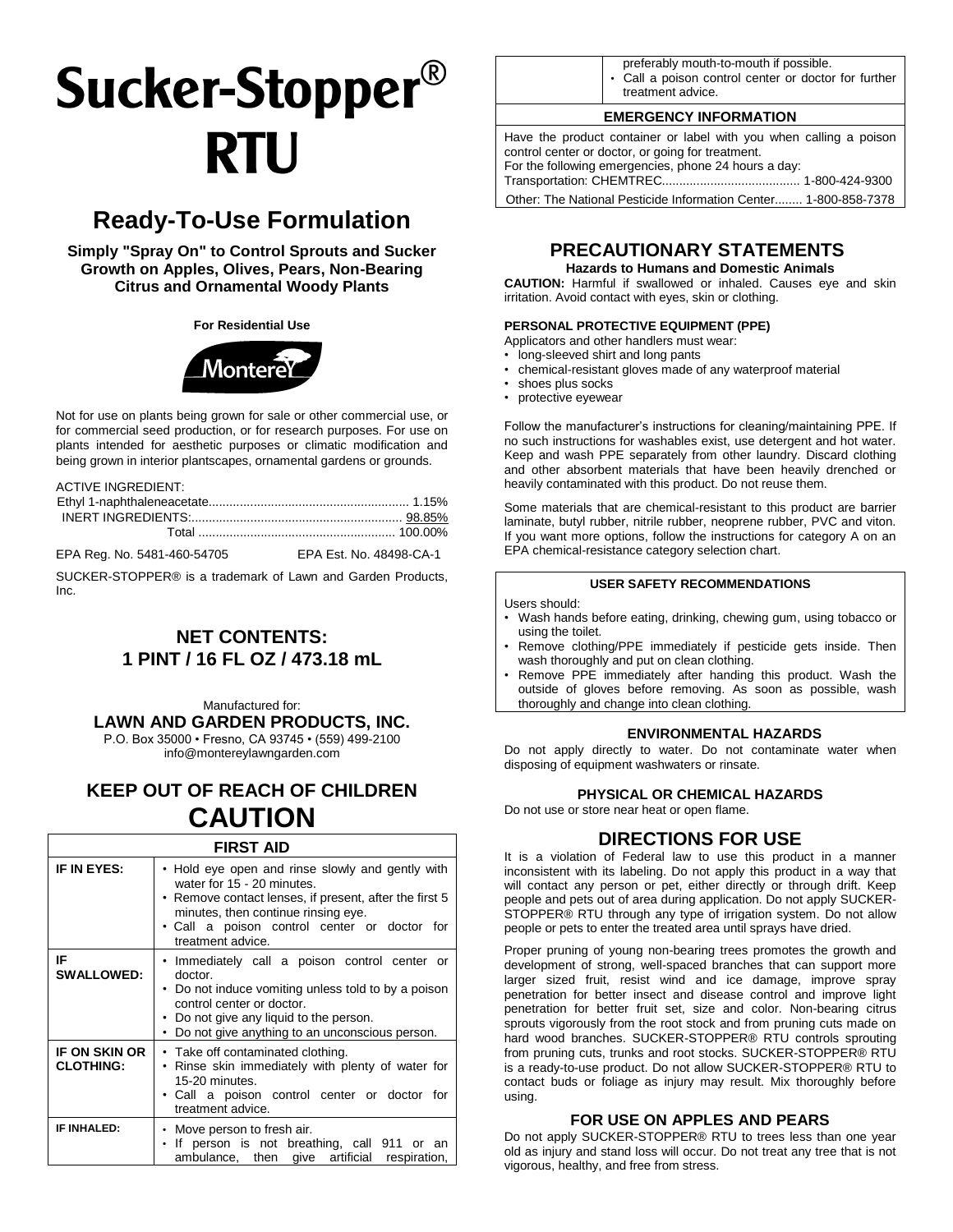The maximum single application for apples and pears is 3 fl. oz. of product per 1,000 sq. ft.

The maximum annual application for apples and pears is 9 fl. oz. of product per 1,000 sq. ft.

The minimum retreatment interval is 5 days.

#### **New Plantings**

Apple and pear trees, healthy, vigorous and free from stress, may be treated after planting when the trees show established growth. Remove sprouts and follow the application procedures described below. Do not apply to non-established or stressed trees as injury and stand loss will result.

#### **Established Plantings – Scaffold Limbs**

Prune existing sprouts and treat during the dormant season. Thoroughly cover area where existing sprouts were removed, but restrict treatment to the cut surfaces and 2 to 3 inches of the surrounding area. Avoid fine spray particles from drifting or splashing on surrounding fruiting wood or buds.

Do not treat scaffold limbs after bud activity starts in the Spring. There has been some fruit size reduction on Golden Delicious and Anjou pears from excessive treatments to scaffold limbs on older, weaker trees. To minimize the chance of injury, limit treated areas to 10 percent of the total bark area of the tree. Do not treat weak trees and do not repeat applications on the same tree for at least one year.

#### **Trunk and Basal Sprouts and Root Suckers**

Prune existing sprouts and apply SUCKER-STOPPER® RTU during the dormant season prior to green tip stage or during the Summer pruning season when the new shoots are 6 to 12 inches in height. The later applications have been the most effective. On bearing trees do not treat suckers during bud swell, bloom or fruit set. This period is from the start of growth to 4 weeks after petal fall. Application during this time can result in excessive thinning. Avoid spray drift of fine spray particles.

#### **Pruning Cuts on Large Lateral or Upright Limbs**

To control sprouts in the vicinity of pruning cuts, treat several inches of bark around the cut. Do not allow the mixture to splash or drip onto other parts of the tree. Treat only in the dormant season prior to bud activity.

#### **OLIVES**

The maximum single application for olives is 9 fl. oz. of product per 1,000 sq. ft.

The maximum annual application for olives is 9 fl. oz. of product per 1,000 sq. ft.

The minimum retreatment interval is 5 days.

#### **Trunk Basal Sprouts and Root Suckers**

(Do not treat scaffold branches or pruning cuts on olive trees.) Prune off existing sprouts or suckers and allow new sprouts to regrow. Treat with SUCKER-STOPPER® RTU when sprouts are not more than 10 inches tall. SUCKER-STOPPER® RTU will control new sprout growth of olives, but will not control old woody sprouts. Do not treat during olive bloom or fruit set. Limit treated areas to 10% of the plant's total bark surface.

#### **ORNAMENTAL WOODY PLANTS**

The maximum single application for ornamental woody plants is 3 fl. oz. of product per 1,000 sq. ft.

The maximum annual application for ornamental woody plants is 9 fl. oz. of product per 1,000 sq. ft.

The minimum retreatment interval is 5 days.

#### **Controls Regrowth of Tree Sprouts Following Proper Pruning**

SUCKER-STOPPER® RTU prevents and inhibits vegetative growth in woody plants. After proper pruning, allow new sprouts to regrow and apply SUCKER-STOPPER® RTU when sprouts are no more than 10 inches tall. It is effective on many ornamental, flowering and shade trees such as:

| American Elm | <b>Red Maple</b>   |
|--------------|--------------------|
| Carob        | <b>River Birch</b> |

Chinese Elm Silver Maple Coast Redwood **Sugar Maple**<br>Crabapples Crabapples Crabapples Crepe Myrtle North Water Oak<br>Flowering Plum Nax Myrtle Flowering Plum

Pyracantha Willow spp (Black Marsh)

For most effective control of resprouts, prune to a lateral branch (drop crotch pruning) and apply SUCKER-STOPPER® RTU after resprout growth has begun. Do not leave stubs and avoid severe trimming. Treatment of all cuts is important.

#### **NON-BEARING CITRUS**

Use the product as supplied (undiluted) and follow the procedures described below for treating sprouts on scaffold limbs, trunks and rootstocks.

#### **Sprouting From Scaffold Limbs**

Remove unwanted sprouts and thoroughly coat cut surfaces and surrounding bark.

#### **Sprouting From Trunk**

Remove trunk suckers and water sprouts and apply SUCKER-STOPPER® RTU to the entire trunk from the ground line to scaffold limbs.

#### **Rootstock**

Non-bearing citrus rootstock which is healthy, vigorous and free from stress may be treated. After planting apply SUCKER-STOPPER® RTU from the ground line to the first scaffold branches. Do not allow the product to puddle at the base of the tree as injury and stand loss may occur. Do not apply to rootstock if the bud union has not callused. In temperate zones where freezing may injure scaffold branches, restrict treatment to the frost-free period to allow for a short period of growth between treatment and damaging freeze.

## **STORAGE AND DISPOSAL**

Do not contaminate water, food or feed by storage or disposal. **PESTICIDE STORAGE:** Do not store near fertilizers, seeds, insecticides or fungicides.

**PESTICIDE DISPOSAL:** Do not contaminate water, food or feed by storage or disposal. Wastes resulting from the use of this product may be disposed of on site or at an approved waste disposal facility.

**CONTAINER HANDLING:** Nonrefillable container. Do not reuse or refill this container. Triple rinse as follows: Empty the remaining contents into application equipment or a mix tank and drain for 10 seconds after the flow begins to drip. Fill the container 1/4 full with water and recap. Shake for 10 seconds. Pour rinsate into application equipment or a mix tank or store rinsate for later use or disposal. Drain for 10 seconds after the flow begins to drip. Repeat this procedure two more times. Then offer for recycling or reconditioning, or puncture and dispose of in a sanitary landfill, or by incineration, or, if allowed by State and local authorities, by burning. If burned, stay out of smoke.

#### **LIMITED WARRANTY AND DISCLAIMER**

The manufacturer warrants (a) that this product conforms to the chemical description on the label; (b) that this product is reasonably fit for the purposes set forth in the directions for use, subject to the inherent risks referred to herein, when it is used in accordance with such directions; and (c) that the directions, warnings, and other statements on this label are based upon responsible experts' evaluations of reasonable tests of effectiveness, of toxicity to laboratory animals and to plants and residues on food crops, and upon reports of field experience. Tests have not been made on all varieties of food crops and plants, or in all states or under all conditions.

There are no express warranties other than those set forth herein to the extent consistent with applicable law. The manufacturer neither makes nor intends, nor does it authorize any agent or representative, to make any other warranties, express or implied, and it expressly excludes and disclaims all implied warranties of merchantability of fitness for a particular purpose, or any warranty of quality or performance. To the extent consistent with applicable law, this warranty does not extend to, and the buyer shall be solely responsible for, any and all loss or damage which results from the use of this product in any manner which is inconsistent with the label directions,